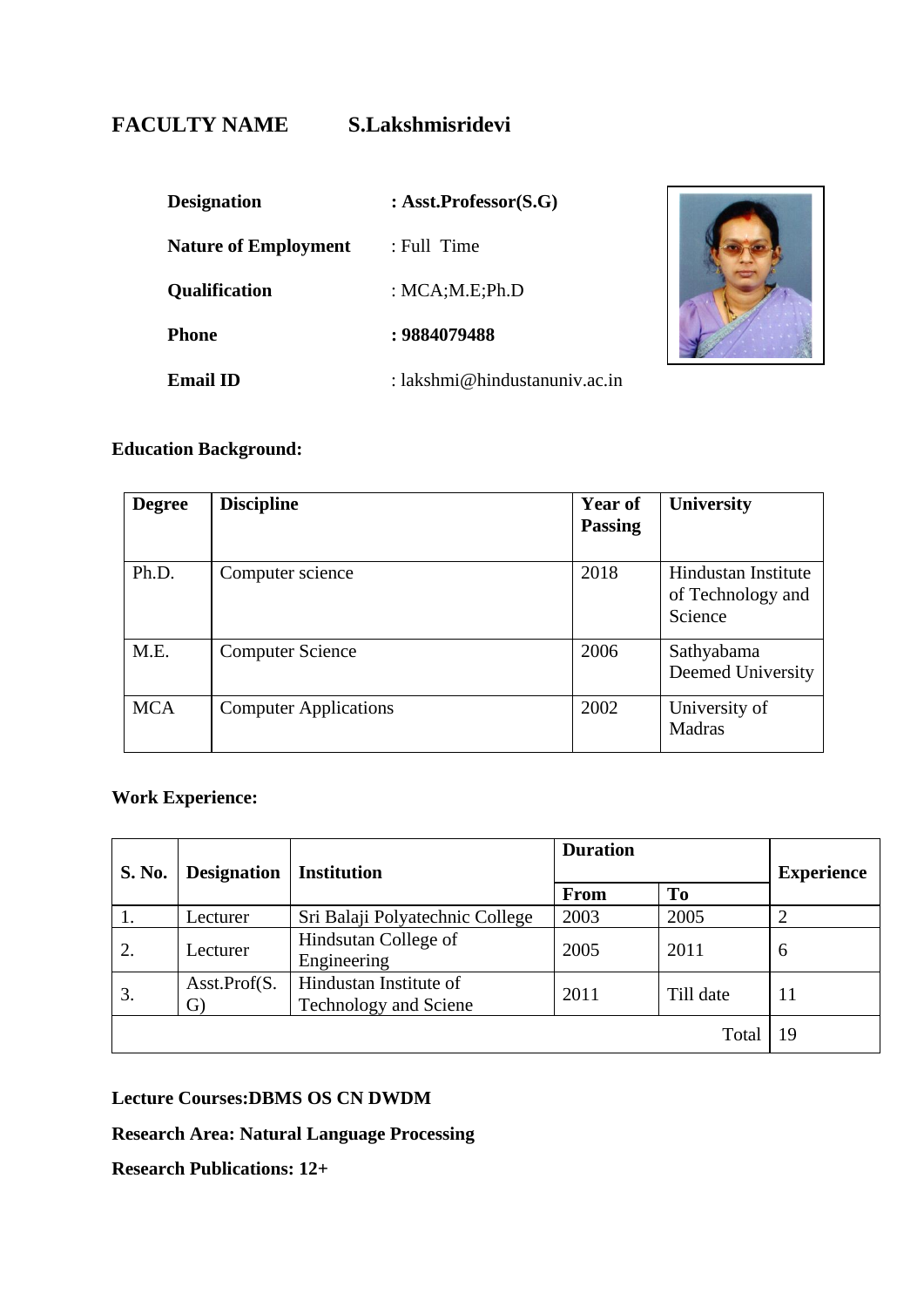### **Journal Publication Details:**

[1] S.Lakshmisridevi, R.Devanathan "Linear Regression Model of Frequency Spectrum of Text" International Journal of Control Theory and Applications" 8.2 (March 2017 )

[2] Sridevi, S. Lakshmi, and R. Devanathan. "Modification of Zipf-Mandelbrot Law for Text Analysis using Linear Regression." Indian Journal of Science and Technology 10.3 (2017).

[3]S.Lakshmisridevi, R.Devanathan "An Analysis of Variation of Model Parametersof Text Rank -Frequency datawith Corpus size" Proceedings of Second International conference on SustainableComputing Techniques in EngineeringScience and Management '2017 Belgavi , 27-28 Jan 2017

[4]S.Lakshmisridevi, R.Devanathan "Linear Regression Model of Frequency Spectrum of Text" Proceedings of 3 rd International Conference in Advanced Computer Science and Engineering 2017 Hyderabad , 04 Feb 2017

[5] S.Lakshmisridevi, R.Devanathan " Authorship Attribution using a Regression Model of Text" Proceedings of 2018 International Conference on Electronic , Computing and Communication Technologies .

[6] S.Lakshmisridevi, R.Devanathan Regression Model of Rank –Frequency Data of Tamil Text ,International journal of Engineering and Technology AUGUST 2018

### **Conference Publication Details:**

[1] S.Lakshmisridevi, R.Devanathan "Modification of Zipf -Mandelbrot Law for Text Analysis using Linear Regression "Proceedings of Second International conference on Recent Trends in Computer Science and Electronics'2017,Kuala lumpur ,Malaysia, 02-03 Jan2017,Paper 180 [2]S.Lakshmisridevi, R.Devanathan "An Analysis of Variation of Model

Parametersof Text Rank -Frequency datawith Corpus size" Proceedings of Second International conference on SustainableComputing Techniques in EngineeringScience and Management '2017 Belgavi , 27-28 Jan 2017

[3]S.Lakshmisridevi, R.Devanathan "Linear Regression Model of Frequency Spectrum of Text" Proceedings of 3 rd International Conference in Advanced Computer Science and Engineering 2017 Hyderabad , 04 Feb 2017